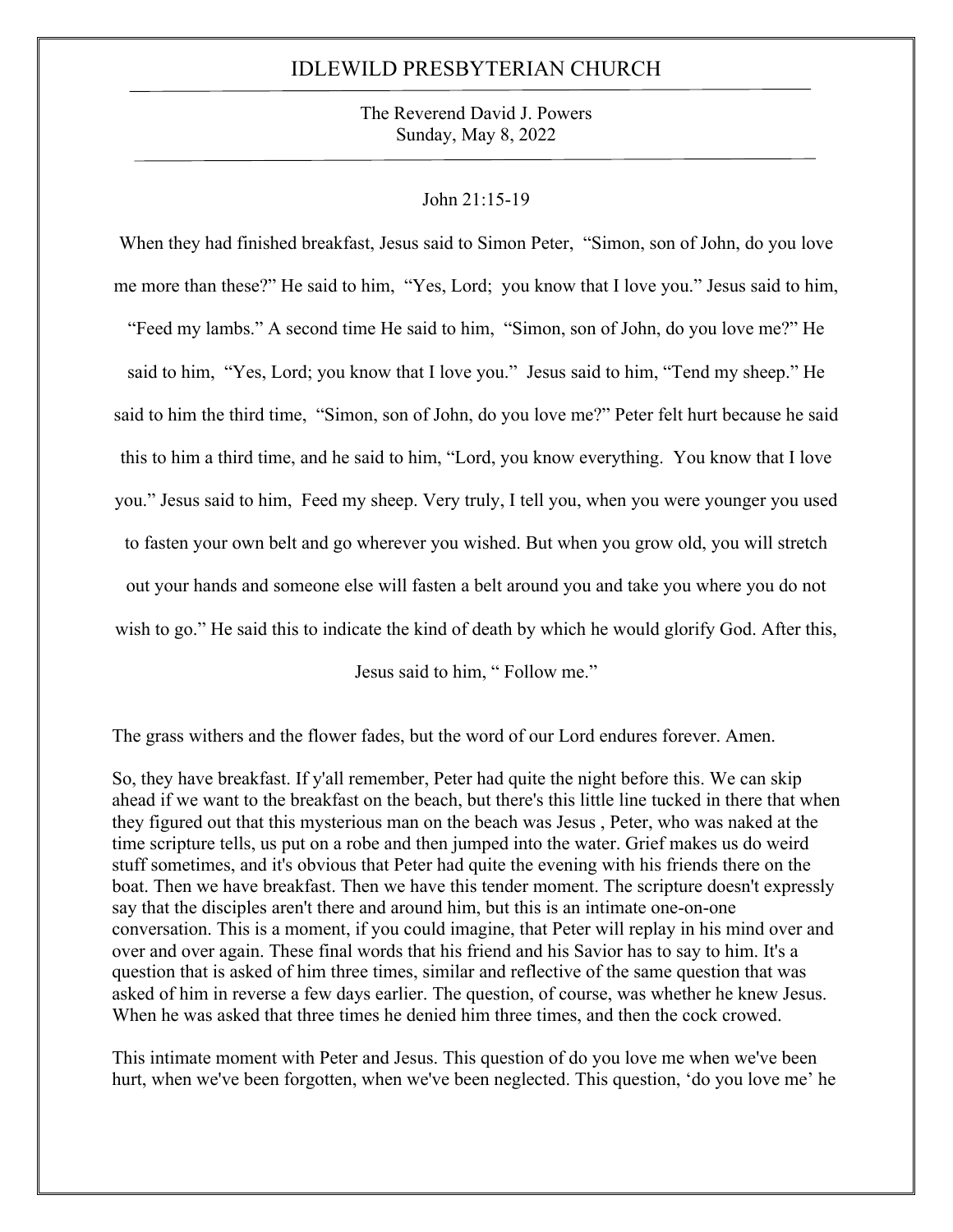The Reverend David J. Powers Sunday, May 8, 2022

asks it of peter three times and each time saying if you do ," well, then feed my lambs. Tend my sheep. Feed my sheep."

Jesus seems to communicate that loving him and caring for his flock are inextricably tied to another.

Love, as it turns out, does. Love is as love does. If you love me, if it's true, if you really feel the way you are saying you feel about me, then tend my sheep. Feed them along with the lambs. of course, it's not cheap. Jesus is a shepherd of people, and so this request then, this charge, is to take care of the very human beings, flesh, and bone, standing right in front of Peter.

Jesus, it turns out, is ultimately concerned with the bodies and the lives of the people right in front of him, flesh, and blood. He cares about their hunger and their safety, their protection, their thirst, and tending as he announces to Peter means to care for their bodies and their spirits.

Caring, of course, takes on different forms in different times depending on what is going on in our lives and in the world. There's a type of caring that takes place within the Body of Christ that is the church, even Idlewild Presbyterian Church. There's a type of tending and feeding that has to take place amongst those who call this place home.

Yesterday, I got to spend five hours and a little bit over, with a group of two classes of deacons. Two and a half a group of 13 people whom we claim God has called to tend and to feed the flock that is Idlewild Presbyterian Church.

Yesterday, we talked about prayer and what it looks like to visit and feed. We talked about what it looks like to welcome and make people feel hospitable in this place.

We talked through all of those things, and we dove into prayer and the theology behind it. All of them, in different ways for us, came away yesterday as grateful for people who when asked by Jesus, 'do you love me?' respond with 'Yes, and I'll show you. I'll tend your sheep. I'll feed your lambs.' There is, of course, a type of tending and caring and showing of love that must take place within the Body of Christ that is the church, but then there's a totally different kind of tending and caring and the manifestation of love that has to take place out in the world. That's often more difficult and messier than we imagine it to be. This week, of course in this day, we celebrate Mother's Day. It is beautiful and complicated in all the right ways.

This week I started thinking a lot when I was reading this text about my mom. We had a routine when I was seven, eight, nine years old before I could go off and do camp on my own during the summer. We had a summer routine of our own. She taught step classes at the local Gold's gym and so we get up early, earlier than I ever wanted to at seven, eight nine. We'd go and she would teach two step classes back to back at seven o'clock and eight o'clock. I would get put in this mirrored room with a puzzle to do, right, and there was like a bar. See now, the bar is like a thing as the class, and you can, you know, spend a lot of money to go to a bar class. I had a bar for free and a big room by myself to entertain myself for a long time. I would sit there for two hours on a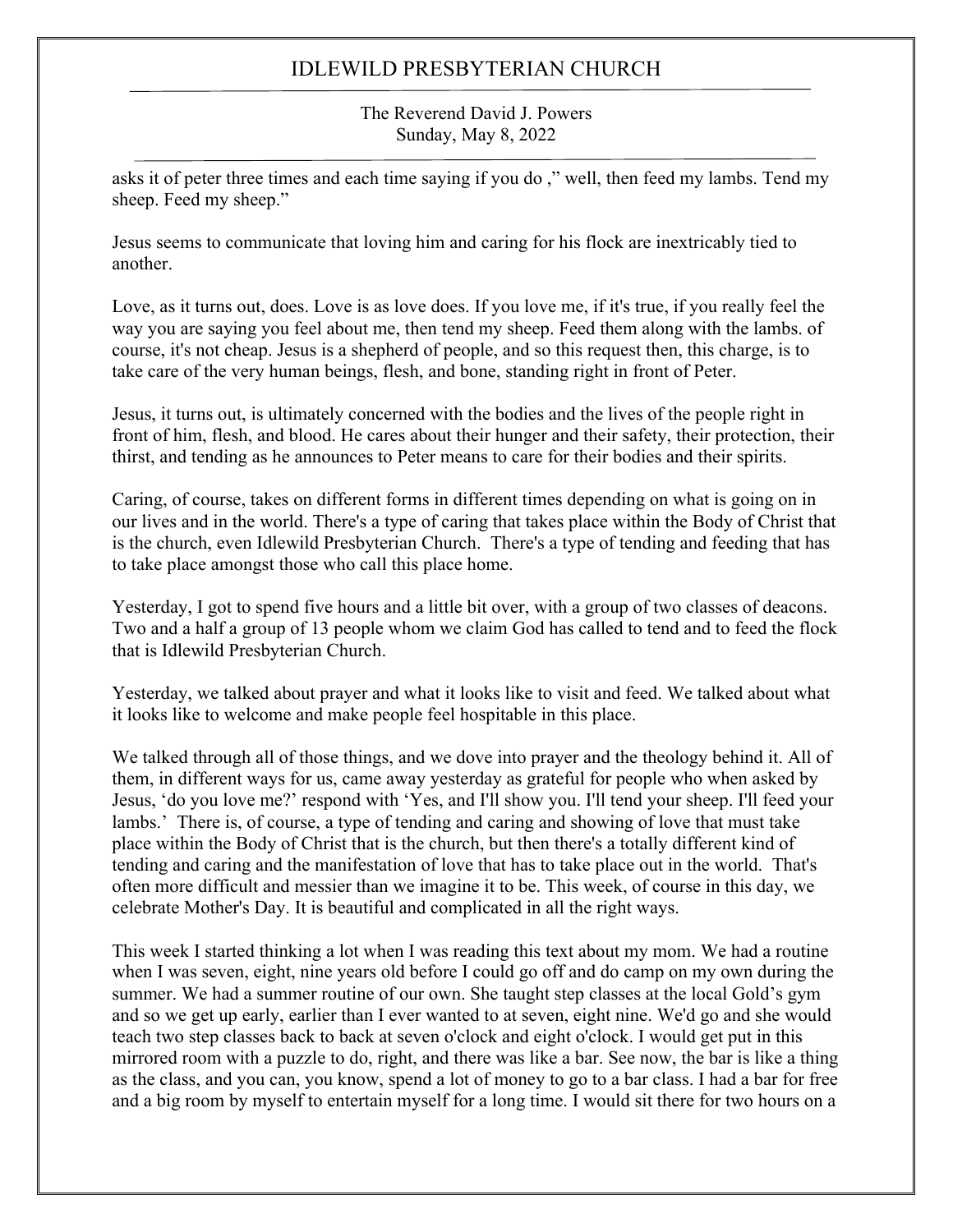The Reverend David J. Powers Sunday, May 8, 2022

weekday morning, and she would come in sweaty, and she'd say, "I'm going to go shower up and then we're going to go to work."

We go from the Gold's gym on East North Street to downtown, to a job that she took right after we moved to Greenville. She worked about 20 hours a week at the Greenville Council for the Prevention of Teen Pregnancy. This was an organization that was bent on actually providing comprehensive health education to young people in Greenville. This was an important thing because there's a sort of cognitive dissonance that was happening then and even to an extent now about how we speak of sex education in our schools and in our classrooms. How it is that we actually inform and care for and tend to the young people that are in our midst. They were advocates for that comprehensive education, and she would go into different schools across our county and teach just one or two lessons in health science. That's all Greenville County would allow. She'd get in as much as she could in that time. They were advocates for comprehensive education, but also the provision of contraception as well. Important it seems for protecting our young people. We would go down to the Greenville Council for the Prevention of Teen Pregnancy, right there by Serene Football Stadium downtown. She put me in this little glassed-in room, and I'd have maybe a puzzle to work on or some sort of workbook that I might learn vocabulary or numbers or something like that. I'd sit there as young women came through the door of that center. She'd greet them at that door. They were often in tears. She'd walk them back to her office. They would spend 10, 20, 30 minutes together. She'd usually walk them back out to that front door and they'd often be in tears there as well.

I got to watch as my mother cared for them, advocated for their bodies, reminded them, or maybe taught them for the first time, that their bodies were their own.

When news broke late Monday evening of the leaked Supreme Court opinion which will if it is sustained, overturn *Roe v Wade.* I was angry and saddened. My first thought was about my mother, herself a woman, who had to make the most difficult decision a woman ever has to make, who took her own pain and fashioned it in a way that would ensure that young women in that little corner of South Carolina wouldn't have to walk that road alone.

My second thought was about those women who walked through that door, feeling abandoned and alone, who had been told all sorts of stories about their bodies, except that they were their own. I thought about their faces, and I thought about what it looks like when Jesus says, 'do you love me' and if you do, 'tend my sheep.' Care for their bodies. Give them sustenance for the journey.

It seems to me that when our Judiciary would see fit to undermine that care, it would be incumbent upon the church to speak unequivocally of it. If the measure of our love for Christ is inextricably bound in the way that we care for the people of God, for the bodies standing right in front of us, then it seems that the Church might stand firmly in a place that cares for and advocates for and protects the bodies of women.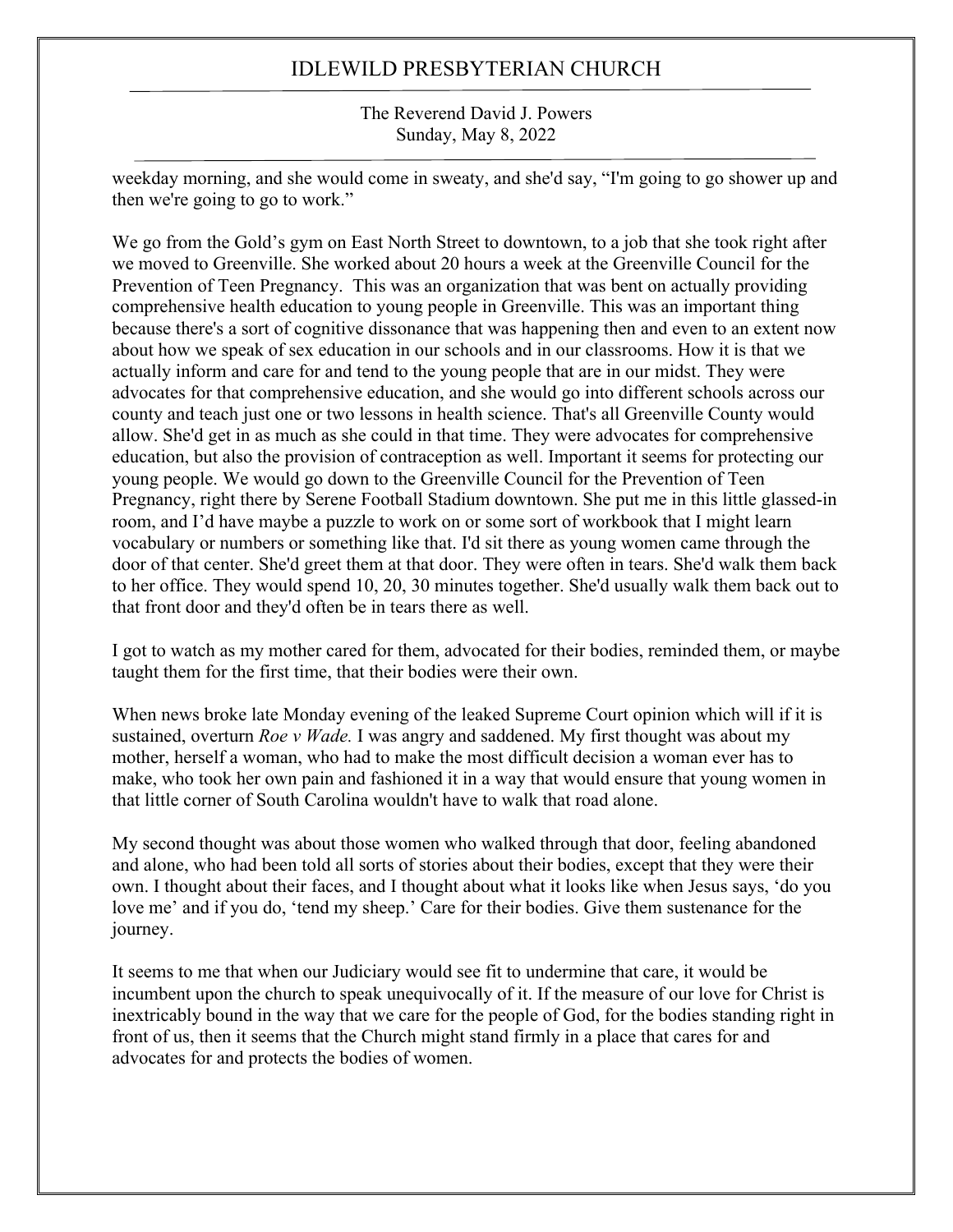#### The Reverend David J. Powers Sunday, May 8, 2022

Frank Crouch says "This is the kind of love, whether you call it filios or agape. It involves an inherent expectation of doing. Love is, it turns out as love does, and this sort of love that Jesus asks of Peter and asks of us still, is a love that is courageous. A love that risks, a love unwilling to waver regardless of what it is called to do. Christ calls Peter and, indeed the Church of Christ, as individuals and as a community of faith, to follow him, even where we would not otherwise go. Even where we might find it difficult to go and the times in which we live are no time for we have not never done it that way before. The times in which we live are no time for returning to what used to be. These times, more than ever, are times that call for the best love of God and friends and neighbors.

Better yet, these times cry out for a love to which God calls us, and through which God will bring to life new life and abundance and care.

It struck me this week that if we might find ourselves during a week after having a meal together around this table that Christ might meet us in the places where we find ourselves this day. He might lean in, and he might ask of us 'do you love me?'

We might find it easy to respond, 'Yes, Lord; I love you.' But he knows how difficult g that question in the real world is going to be, so he leans in again and he says, 'do you love me?' and we say 'Yes, Lord; we love you.' But he knows that we actually don't know everything it's going to take to live that out in the world, so he leans in a third time and he says 'do you love me?'

we don't have to answer.

We don't have to respond.

We just have to do

Love is as love does. It seems to me that in the world right now, it is incumbent upon each of us and upon the church of Jesus Christ to tend the sheep, to feed the lambs, to care for the bodies placed right in front of us.

George Saunders at a commencement address at Syracuse University said "What I regret most in my life are failures of kindness and love. Those moments when another human being was there in front of me suffering and I responded sensibly, reservedly, mildly."

It seems to me that Jesus knew for Peter, and Jesus knows for us this day, how critical it is for the Church of Jesus Christ, the one that took on flesh to speak and to care and to protect the bodies of the most vulnerable, particularly in this time and place for the bodies of women in need of our care and our support and our love and our unwavering desire, to tend and protect. The calling of Jesus Christ is no less than that. It's the last thing he tells Peter. It's the last word he speaks to him.